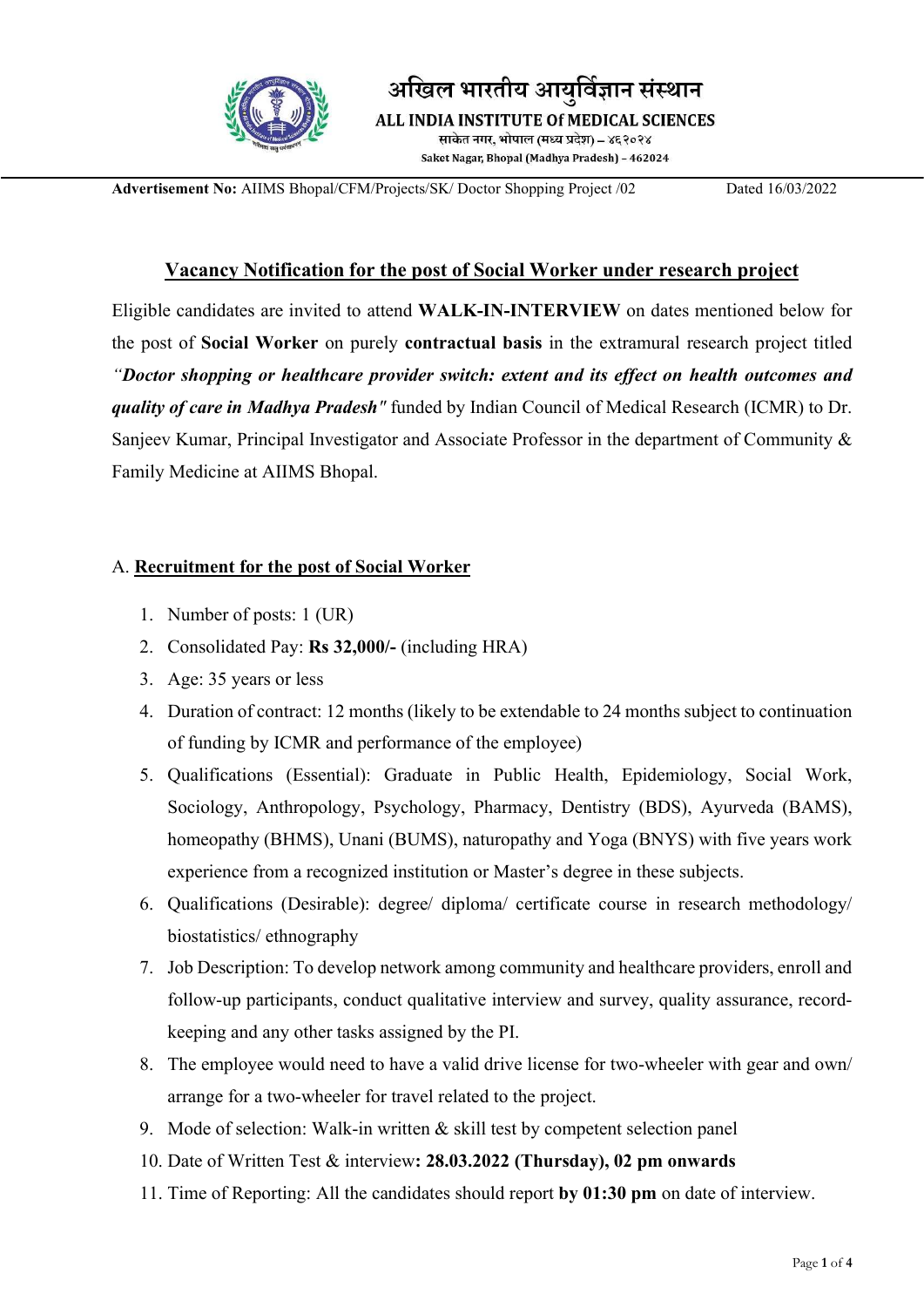

अखिल भारतीय आयुर्विज्ञान संस्थान ALL INDIA INSTITUTE Of MEDICAL SCIENCES साकेत नगर, भोपाल (मध्य प्रदेश) – ४६२०२४ Saket Nagar, Bhopal (Madhya Pradesh) - 462024

- 12. Reporting Venue: Room No 17, Department of CFM, Second Floor, Medical College Building, AIIMS Bhopal.
- 13. The test would be conducted in the subject areas of health science research, Medical humanities, Human Resource & Financial Management etc.
- 14. The candidates shall report with
	- a. Duly filled application form
	- b. Self-attested photocopies of proof of date of birth (birth certificate/ class 10<sup>th</sup> certificate), eligibility qualification mark-sheets, degrees, experience certificate, caste certificate (if applicable), qualifying degree registration with statutory council (if applicable) and other relevant testimonials.
	- c. Please don't send any documents beforehand. Bring them on date of examination.
	- d. Original certificates should be produced on the date of examination for verification
- 15. The date of interview would be used as the cut-off for calculation of age to consider eligibility.
- 16. Age Concession: Age relaxation is admissible in respect of SC/ST/OBC candidates, Retrenched Government Employees, Departmental Candidates (including projects), and exservicemen in accordance with the instructions issued by the Central Government from time to time. Age concession to the extent of services rendered in the research projects will also be admissible for experienced and skilled persons.
- 17. No TA/DA will be paid for attending the interview.
- 18. The advertisement is hosted at the websites of AIIMS Bhopal (www.aiimsbhopal.edu.in)
- 19. Application Fees: Nil

Dr Sanjeev Kumar MD, M, Med (FamMed) Associate Professor Department of Community & Family Medicine Room No 17, 2nd Floor, Medical College Building All India Institute of Medical Sciences (AIIMS) Saket Nagar Bhopal-462020 (MP).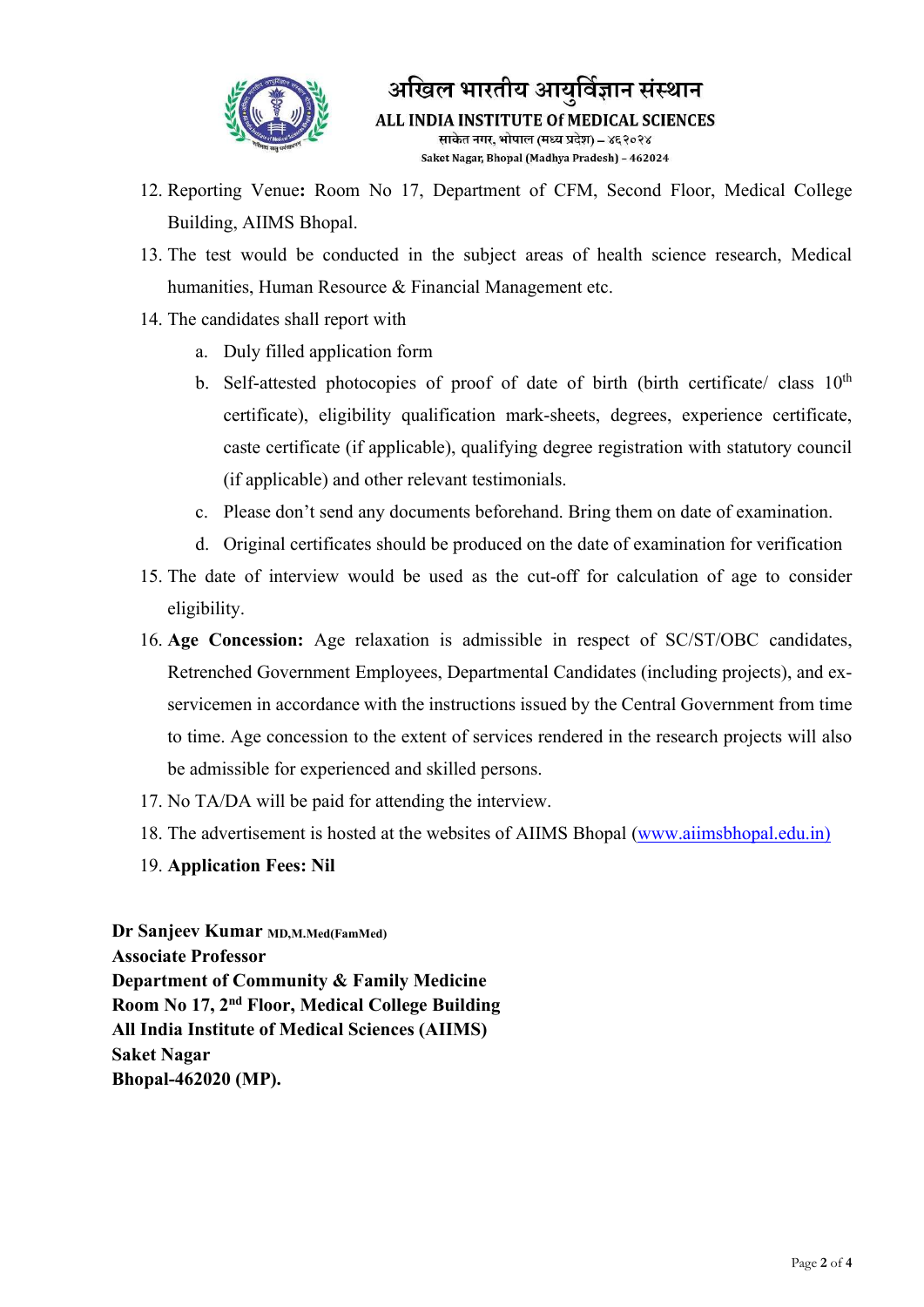

अखिल भारतीय आयुर्विज्ञान संस्थान

ALL INDIA INSTITUTE Of MEDICAL SCIENCES

साकेत नगर, भोपाल (मध्य प्रदेश) – ४६२०२४ Saket Nagar, Bhopal (Madhya Pradesh) - 462024

Advertisement No: AIIMS Bhopal/CFM/Projects/SK/ Doctor Shopping Project /02 Dated 16/03/2022

## TERMS & CONDITIONS

- 1. It is candidates' responsibility to ascertain and ensure their eligibility as per the prescribed qualification and experience. Any misinformation detected at any stage will make the candidate liable for legal action. Permission to appear in the selection process does not approve the eligibility of the candidate. Even after qualifying the selection process the candidate may be rendered disqualified at the time of document verification if he / she doesn't fulfil essential eligibility criteria.
- 2. These appointments will be made from the staff strength sanctioned to the extra-mural project and employment in this extra-mural project will not vest any right to candidate for appointment within the sanctioned staff strength of AIIMS Bhopal or ICMR.
- 3. Tenure: The assignments are purely on contract basis for the period specified above. This appointment will not vest any right to claim by the candidate for regular appointment or permanent absorption in AIIMS Bhopal or ICMR or for continued contractual appointment.
- 4. Expiry of Contract: The contract will automatically expire on completion of period specified above until it is renewed with mutual consent for the decided period. The contractual appointment can be terminated at any time by either side by giving 30 days' notice or salary in lieu thereof.
- 5. Leave: The leave entitlement of the appointee shall be governed in terms of the ICMR leave policy governing ad-hoc/ extramural / short term research projects as amended from time to time.
- 6. Accommodation: No hostel or any other accommodation will be provided by the Institute / Principal Investigator.
- 7. The candidate who is already in government service shall submit 'No Objection Certificate" from the present employer at the time of walk-in-written test or interview.
- 8. The prescribed qualification is minimum and mere possessing the same does not entitle any candidate for selection.
- 9. The candidate should bring along original certificates in support of his/her age, educational/ professional qualification, experience etc., two recent passport size colour photographs. One set of self-attested photocopies of the relevant documents would need to be submitted with the application form. Failing these, he/she will not be allowed to participate in the walk-inwritten test or interview.
- 10. The candidate applying in response to this advertisement should satisfy themselves regarding their eligibility in all respects.
- 11.No travelling or other allowances will be paid to the candidate for appearing in written examination or for joining the post.
- 12. Canvassing of any kind will lead to disqualification.